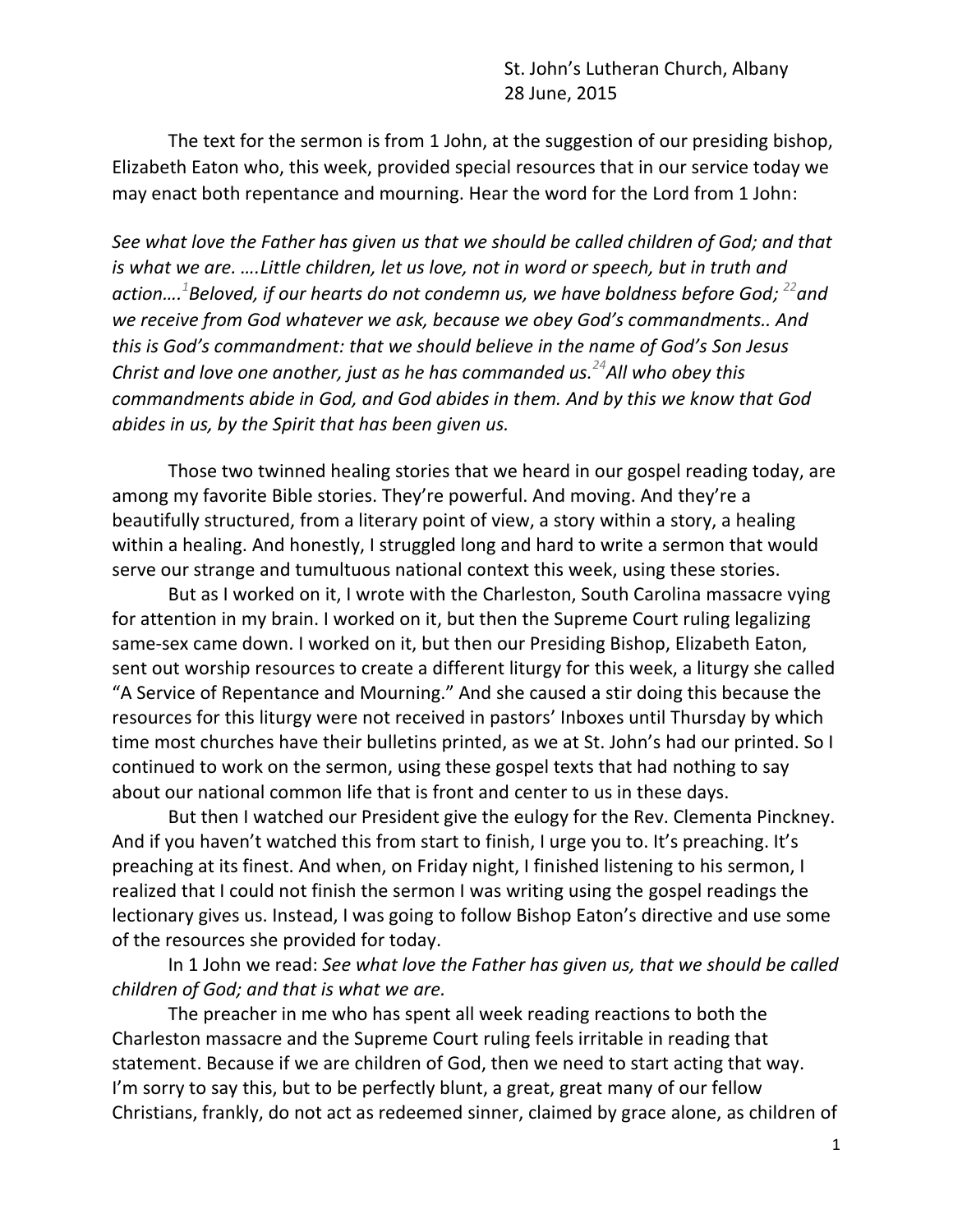God. Our nation is so polarized, so apparently unable to come to common ground on the toxic cocktail of cultural poisons that gave us the Charleston massacre: race relations, gun control, health care.

Somehow managing to ignore the racist culture in which Dylann Roof was raised, Rick Santorum called the event "an assault on religious liberty." Brian Kilmeade and Steve Doocy of Fox News speculated that maybe this was all about "hostility toward Christians" with Doocy stunned that this was labelled a "hate crime." And a National Rifle Association board member mused that had Clementa Pinckney been packing a piece in the pulpit, fewer would have died.

Of course, we are harshly divided on other issues, as well: climate change, immigration reform, care of the earth's resources. And while many, many of us are rejoicing today at the Supreme Court's decision to legalize same-sex marriage in the United States, others continue to cherry-pick at scripture to as a way to deny the rite and right of marriage to all. Republican presidential hopeful, Bobby Jindal announced that the ruling "will pave the way for an all-out assault against the religious freedom rights of Christians who disagree with this decision."

The fundamentalist Christian, American Family Association put out a statement saying "There is no doubt that this morning's ruling will imperil religious liberty in America, as individuals of faith who uphold time-honored marriage and choose not to advocate for same-sex unions will now be viewed as extremists."

And the LDS-funded National Organization for Marriage, citing MLK's "Letter from a Birmingham Jail" on the moral importance of disobeying unjust laws, makes its case by saying that "The National Organization for marriage and countless millions of Americans do not accept this ruling. Instead, we will work at every turn to reverse it."

And Fox News Todd Stearnes tweeted, referencing both the removal of the Confederate flag from the South Carolina State House and the Supreme Court ruling, "If you think the cultural purge over Southern traditions was egregious—wait until you see what they do to Christians in America."

And I pause here.

I pause here in order that we remind ourselves: *We* are Christians in America. *See what love the Father has given us that we should be called children of God; and that is what we are.*

We are children of God and not parrots of a right-wing media machine that prefers to whip up rancor and outrage rather than follow the gospel imperative that we find ways to love each other. Or at least to stop killing each other.

*We* are Christians in America.

And we *will* name racism. Because it burdens the heart of God when we perpetuate it, willingly or unwillingly.

And we *will* embrace diversity. Because it burdens the heart of God when we exclude and discriminate and deny the rights of others.

And we *will* work for peace. Because the prophet Isaiah tells us to beat swords into ploughshares. And because I believe with every cell in my body that it burdens the heart of God when eight fellow Christians are massacred in a church basement, when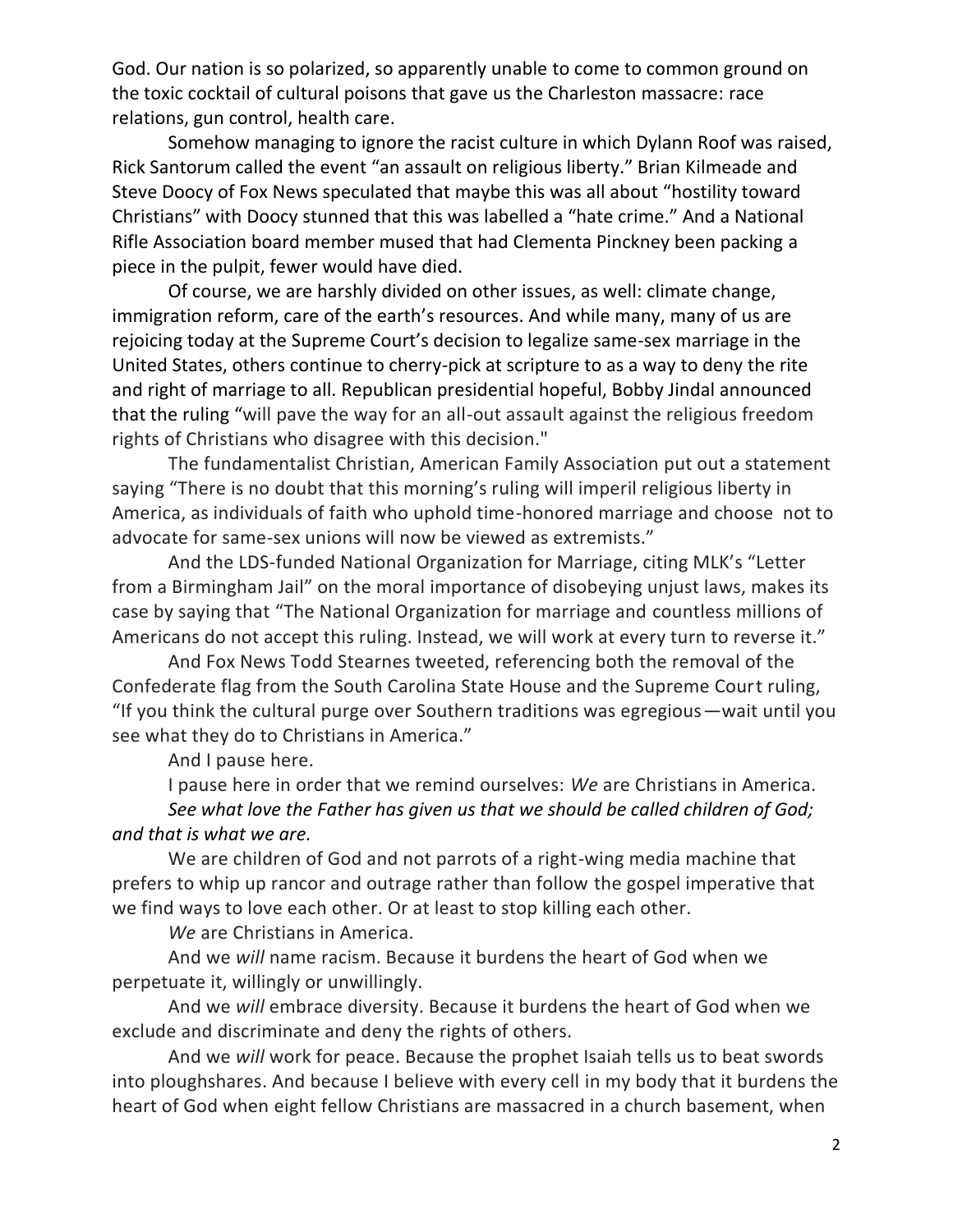12 are killed in a movie theater, when 26 little ones are murdered in their elementary school and when 30 lives are lost each day to gun violence. I believe those atrocities burden the heart of God and we are called by God to address that madness.

*We* are Christians in America. And we *will* oppose those, whose Christianity looks nothing like the gospel in action.

The writer of Ephesians puts it forcefully in order to keep us from following those who would pervert the radical love of Christ: "We must no longer be children tossed to and fro and blown about by every wind of doctrine, by people's trickery, by their craftiness in deceitful scheming. But speaking the truth in love, we must grow up in every way into the one who is the head, into Christ, from whom the whole body, joined and knitted together by every ligament with which it is equipped, as each part is working properly, promotes the body's growth in building itself up in love."

We are Christians in America. We have an opportunity. We are called to live into the grace that redeems us from that which would harm us.

Let me share with you just a part of President Obama's eulogy:

*"According to the Christian tradition, grace is not earned. Grace is not merited. It's not something we deserve. Rather, grace is the free and benevolent favor of God as manifested in the salvation of sinners and the bestowal of blessings. Grace.*

*As a nation, out of this terrible tragedy, God has visited grace upon us, for God has allowed us to see where we've been blind and has given us the chance, where we've been lost, to find our best selves. We may not have earned it, this grace, with our rancor and complacency, and short-sightedness and fear of each other – but we got it all the same. God gave it to us anyway. But it is up to us now to make the most of it, to receive it with gratitude, and to prove ourselves worthy of this gift.*

*For too long, we were blind to the pain that the Confederate flag stirred in too many of our citizens. It's true, a flag did not cause these murders. But as people from all walks of life, Republicans and Democrats, now acknowledge the flag has always represented more than just ancestral pride. For many, black and white, that flag was a reminder of systemic oppression and racial subjugation. We see that now. By taking down that flag, we express God's grace.* 

*But I don't think God wants us to stop there. For too long, we've been blind to the way past injustices continue to shape the present. Perhaps we see that now. Perhaps this tragedy causes us to ask some tough questions about how we can permit so many of our children to languish in poverty, or attend dilapidated schools, or grow up without prospects for a job or for a career.* 

*Perhaps it causes us to examine what we're doing to cause some of our children to hate. Perhaps it softens hearts towards those lost young men, tens and tens of thousands caught up in the criminal justice system — and leads us to make sure that that system is not infected with bias; that we embrace changes in how we train and equip our police so that the bonds of trust between law enforcement and the communities they serve make us all safer.*

*Maybe we now realize the way racial bias can infect us even when we don't realize it, so that we're guarding against not just racial slurs, but we're also guarding*